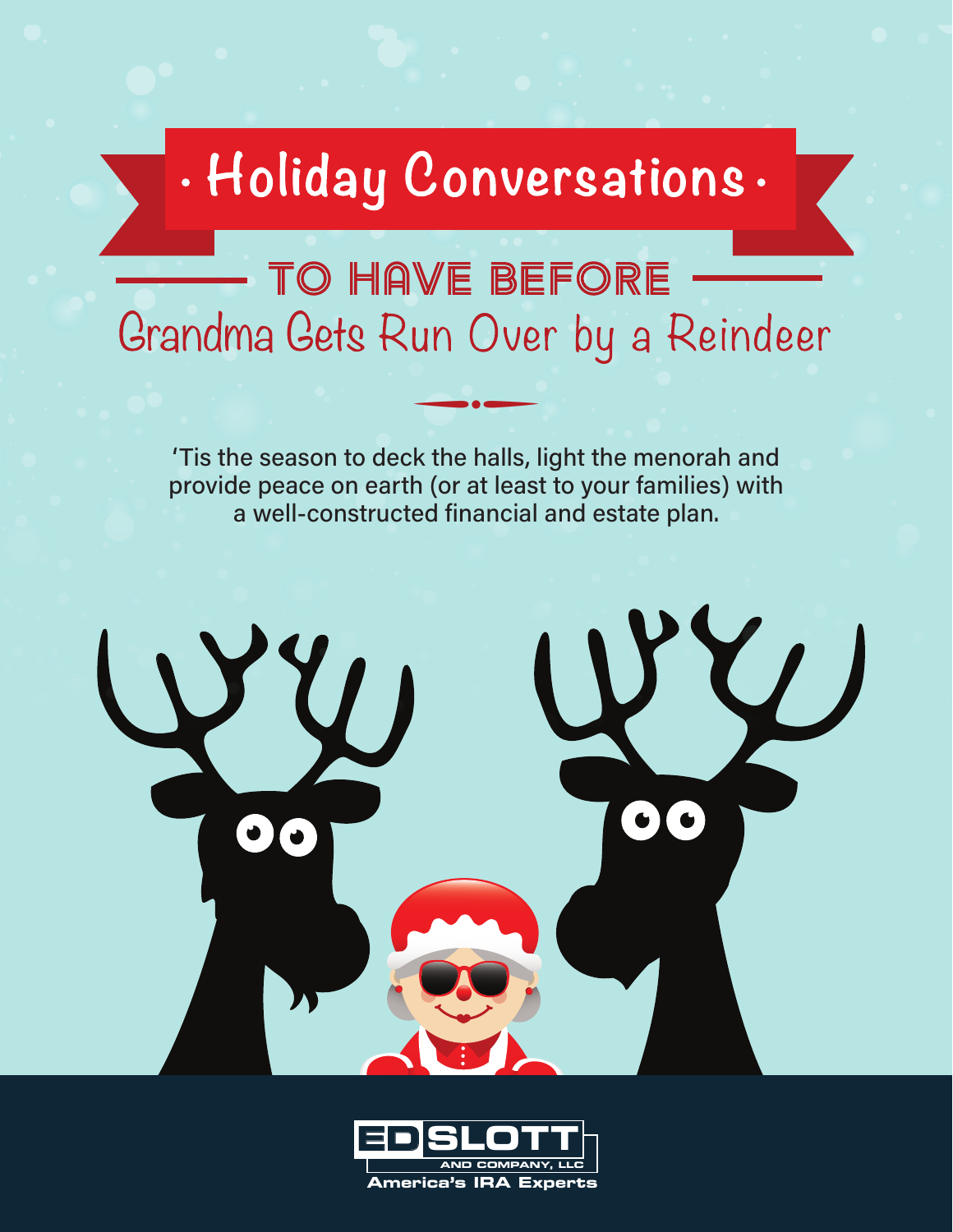'Tis the season to deck the halls, light the menorah and provide peace on earth (or at least to your families) with a well-constructed financial and estate plan. With families getting together for the holidays (either virtually or in person), this is a good time to encourage conversations about financial matters that might otherwise go unsaid. While it may feel uncomfortable talking about financial and medical plans, it can help spare unnecessary pain, chaos and costly mistakes in the emotional event of death or disability.

### **Why It's Important to Talk About Money**

We have all seen the headlines of celebrities passing away without an estate plan, from the costs and publicity of probate to disinheriting children or unintentionally leaving assets to an ex-spouse due to out-of-date beneficiary forms. These common blunders are hardly limited to the rich and famous.

*And how about lottery winners who end up in financial ruins?* Unfortunately, many heirs treat an inheritance as a windfall with about 70% blowing the inheritance in one generation, and 90% of family wealth gone before reaching the third generation. There are numerous instances where hard-earned retirement savings have wound up in the wrong hands or become subject to unnecessary taxes simply because the taxpayer failed to designate an IRA beneficiary or improperly designated his estate or a trust as beneficiary. Even those with the best intentions may not understand the critical tax impact of their actions where so much as retitling an account can make an entire life savings instantly taxable income.

"You don't want this to be the thing that tears your family apart," America's IRA Expert, Ed Slott, CPA, says. "If your children don't know your plans or wishes and disagree about how to handle matters, loads of time could be spent fighting in court while all your hard-earned money ends up in the pockets of lawyers—*instead of those you love.*"

#### **Who to Involve**

First, reflect upon your own thoughts and preferences and connect with your spouse if you are married. From there, involve the appropriate professionals (advisors, accountants and attorneys) and key players from your family, including any heirs or appointed individuals, such as financial and medical powers of attorneys, guardians and executors/trustees.

Once your own oxygen mask is applied, as they say, consider helping loved ones whose health and financial wellbeing may ultimately rely upon or impact you as well. This may be aging parents, siblings or other individuals who would benefit from these important reminders and updates.

If any of these parties are reluctant to share, remind them it is because you care to honor their wishes or create family harmony during a difficult time that you want to discuss these things. At a minimum, aim to identify professional contacts who can answer these questions when the time comes if they prefer to keep these matters private.

#### **The Basics to Include**

Use the worksheets on the following pages to organize your thoughts and discussions with key participants in your financial and medical plans.

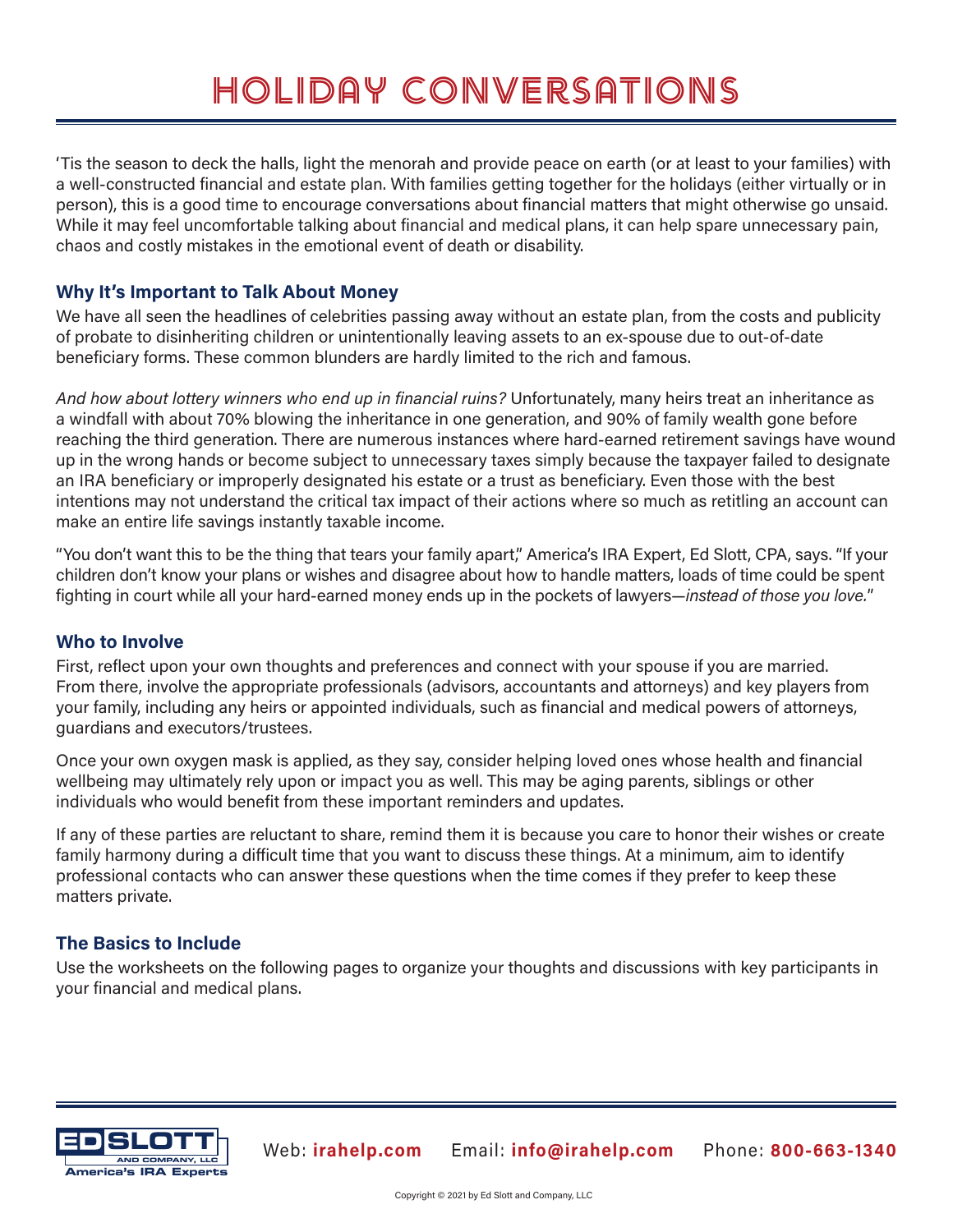## **Financial Inventory:**

### **Bank Accounts / Investments / Life Insurance Policies**

| Institution | <b>Account Number</b> | <b>Account Type</b><br>(Checking, CD, Etc.) | <b>Beneficiary Form /</b><br><b>TOD Updated</b> | <b>Username</b> | <b>Password</b> |
|-------------|-----------------------|---------------------------------------------|-------------------------------------------------|-----------------|-----------------|
|             |                       |                                             |                                                 |                 |                 |
|             |                       |                                             |                                                 |                 |                 |
|             |                       |                                             |                                                 |                 |                 |
|             |                       |                                             |                                                 |                 |                 |
|             |                       |                                             |                                                 |                 |                 |
|             |                       |                                             |                                                 |                 |                 |
|             |                       |                                             |                                                 |                 |                 |
|             |                       |                                             |                                                 |                 |                 |

#### **Retirement Accounts**

| <b>Institution</b> | <b>Account Number</b> | <b>Account Type</b><br>(401(k)s, IRAs, Etc.) | <b>Beneficiary Form</b><br>Updated | <b>Username</b> | <b>Password</b> |
|--------------------|-----------------------|----------------------------------------------|------------------------------------|-----------------|-----------------|
|                    |                       |                                              |                                    |                 |                 |
|                    |                       |                                              |                                    |                 |                 |
|                    |                       |                                              |                                    |                 |                 |
|                    |                       |                                              |                                    |                 |                 |

### **Other Accounts (Mortgage, Credit Cards, Car Loans, Utilities)**

| <b>Institution</b> | <b>Account Number</b> | <b>Account Type</b> | <b>Username</b> | <b>Password</b> |
|--------------------|-----------------------|---------------------|-----------------|-----------------|
|                    |                       |                     |                 |                 |
|                    |                       |                     |                 |                 |
|                    |                       |                     |                 |                 |
|                    |                       |                     |                 |                 |
|                    |                       |                     |                 |                 |
|                    |                       |                     |                 |                 |
|                    |                       |                     |                 |                 |
|                    |                       |                     |                 |                 |
|                    |                       |                     |                 |                 |
|                    |                       |                     |                 |                 |
|                    |                       |                     |                 |                 |



**ED SLOTT** Web: **irahelp.com** Email: **info@irahelp.com** Phone: **800-663-1340**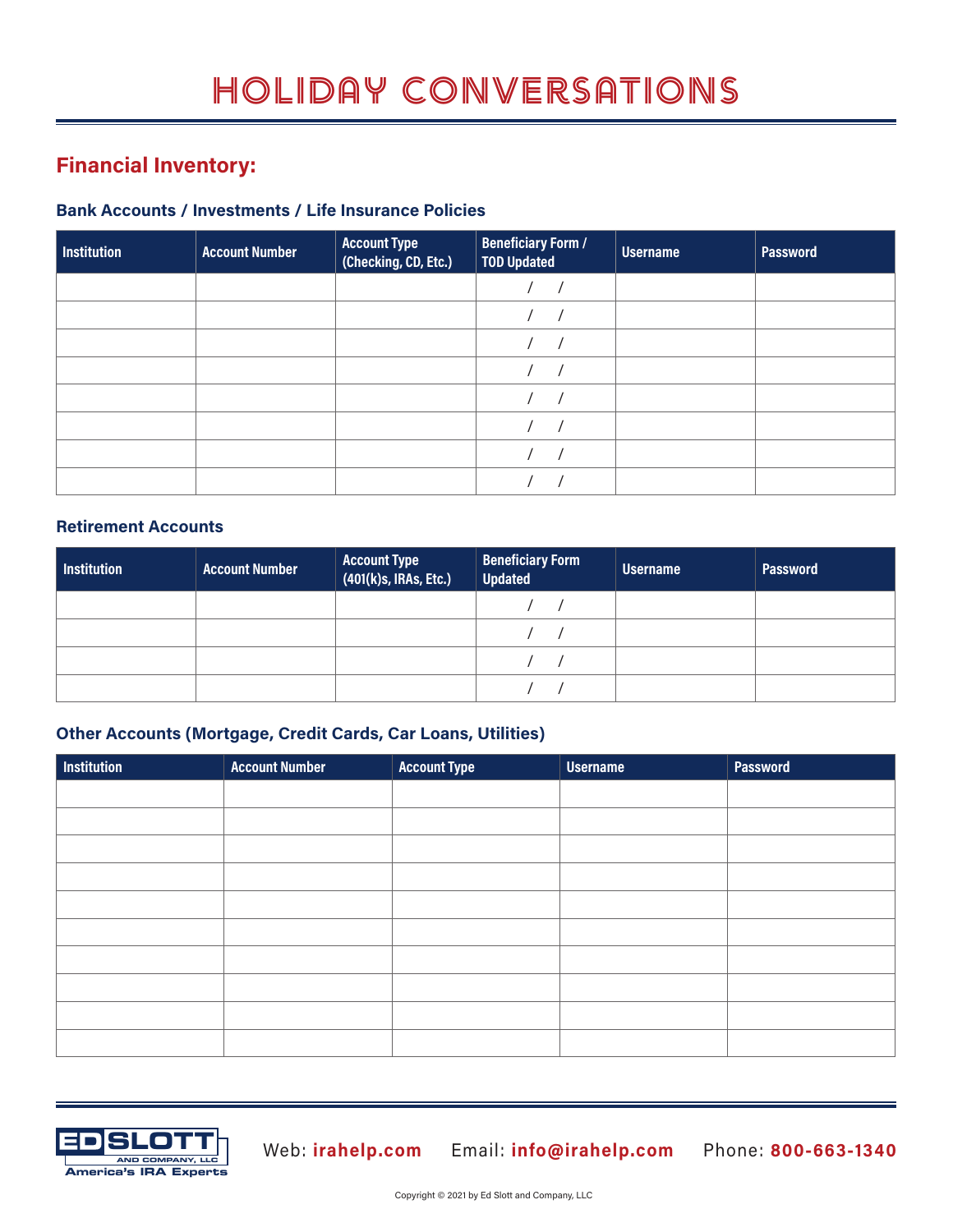### **Other Assets (Property, Jewelry, Heirlooms and Personal Effects)**

| Asset | <b>Location</b> | <b>Notes</b> |
|-------|-----------------|--------------|
|       |                 |              |
|       |                 |              |
|       |                 |              |
|       |                 |              |
|       |                 |              |
|       |                 |              |
|       |                 |              |
|       |                 |              |
|       |                 |              |
|       |                 |              |
|       |                 |              |

### **Financial Contacts**

*The tax impact and options available for inheriting different types of accounts will have varying and potentially irreversible consequences. Please discuss with my advisor before making any changes:*

| <b>Contact</b>                  | Name / Company | <b>Phone</b> | <b>Email</b> |
|---------------------------------|----------------|--------------|--------------|
| <b>Financial Advisor</b>        |                |              |              |
| <b>Estate Planning Attorney</b> |                |              |              |
| CPA/Accountant                  |                |              |              |
| Insurance Professional          |                |              |              |

### **Legal Documents**

| <b>Document</b>                     | <b>Named</b> | <b>Updated</b> | <b>Location Saved</b> |
|-------------------------------------|--------------|----------------|-----------------------|
| Will                                | Executor:    |                |                       |
| Trust                               | Trustee:     |                |                       |
| Power of Attorney                   | POA:         |                |                       |
| <b>Healthcare Power of Attorney</b> | POA:         |                |                       |
| Living Will                         | n/a          |                |                       |
| <b>Birth Certificate</b>            | n/a          |                |                       |
| Marriage License                    | n/a          |                |                       |
| Property Titles / Deeds             | n/a          |                |                       |



**ED SLOTT** Web: **irahelp.com** Email: **info@irahelp.com** Phone: **800-663-1340**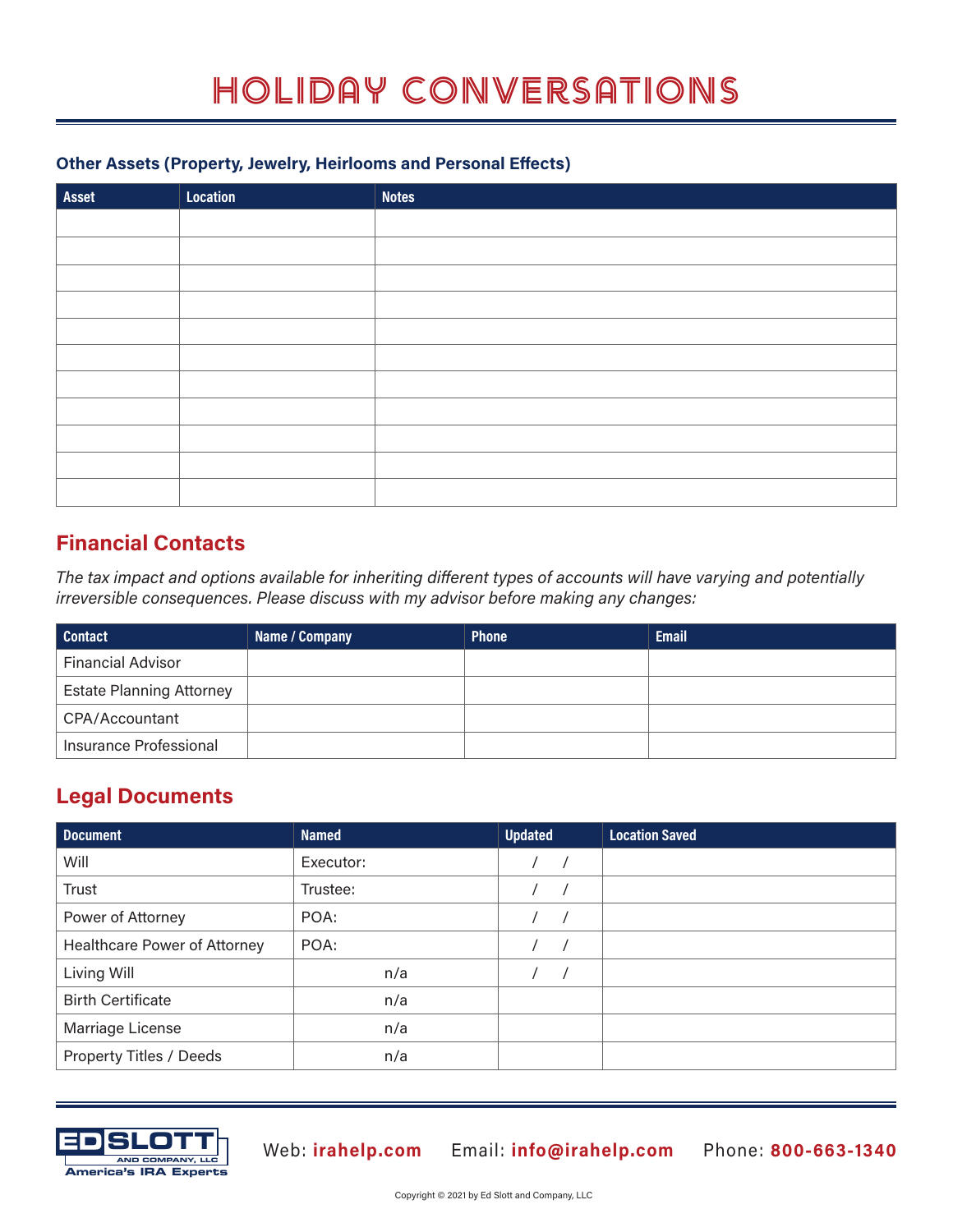### **Family Conversations:**

### **Sharing your preferences with your heirs:**

If money was not an issue, the one thing I'd most like to do would be:

If there is one thing I want you to remember about money (and any future inheritance you may receive), it would be:

Any specific stories / memories / instructions about personal assets or family heirlooms you want your heirs to know:

If I reach a point that I am physically or mentally unable to care for myself, I ask that you:

Guardian preferences (Consider care for pets as well as any minor children):

Funeral arrangements / end of life preferences:

#### **Leading a discussion with a spouse, aging parent or other loved one to identify their wishes:**

- **•** If you become incapacitated, what are the long-term care options? Are there any life insurance or other policies in place that may provide coverage?
- **•** Who should make financial and medical decisions on your behalf if you become unable?
- **•** What healthcare treatments or measures would you want to receive should you become unable to decide for yourself?
- **•** Where and how are your financial and legal documents organized?
- **•** What will income look like for your surviving spouse and/or dependent(s) if you pass away first?